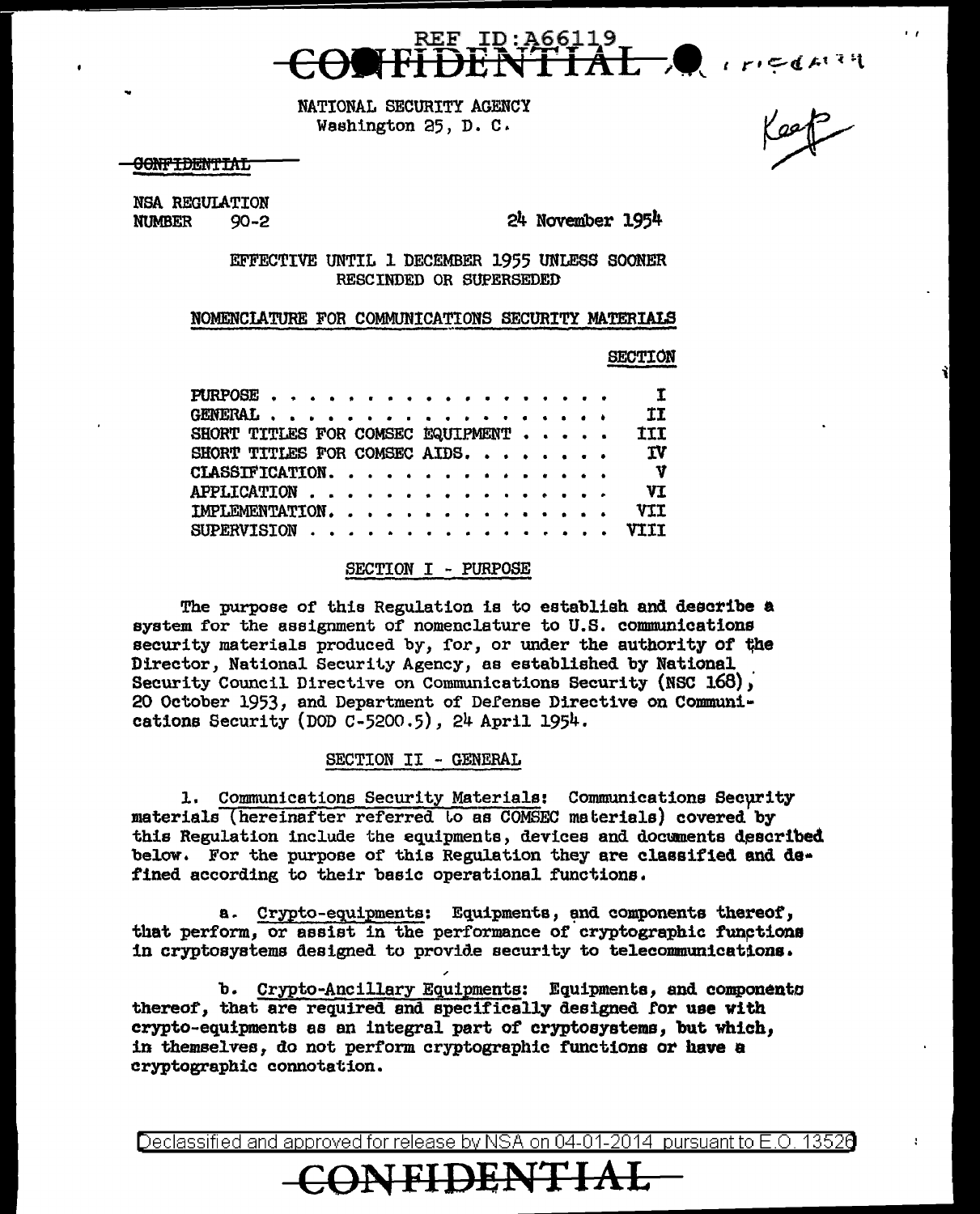

#### **CONFIDENTIAL**

#### NSA REGULATION NO. 90-2

24 November 1954

c. Crypto-Manufacturing Equipments: Equipments, and components thereof, that are specifically designed for, and used in the manufacture and annociated testing of COMSEC materials.

d. Special Purpose Equipments: Equipments, and components thereof, that are specifically designed to perform functions related to telecommunications security but which, in themselves, are not an integral part of any cryptosystem or manufacturing process.

e. COMSEC Alds: All materials other than equipments that perform or assist in the performance of cryptographic functions, or relate to associated functions and equipments, and are required in the operation and maintenance of cryptosystems and components thereof.

#### 2. Nomenclature System:

a. The nomenclature system established by, and described in this Regulation will be known by the long title of "Nomenclature System for U.S. COMSEC Materials"; and by the short title of "TSEC System".

b. The term "TSEC" (abbreviation for "Telecommunications Security") will be the "system designator". In order to distinguish this system from all other nomenclature systems, the term will always appear in the official short titles of all materials subject to this Regulation.

c. "TSEC" nomenclature will consist of a long title (name) and a short title (type number and the system designator); and will be assigned to each equipment, major component or item of COMSEC materials defined in paragraph 1, above.

- (1) Long titles will be determined by individual consideration of the basic function and type of each item of material to be titled; they will not be assigned in accordance with a system or format. As a rule, they will be as short and as general as possible or appropriate. (Examples: Literal Cipher Machine, Speech Scourity Equipment, DAPHNE Key List, Synchronizing Unit, Translator.)
- (2) Short titles will be based on the "Table of Indicators" shown in Appendix.
	- (a) Short titles for equipments will be derived as explained in SECTION III.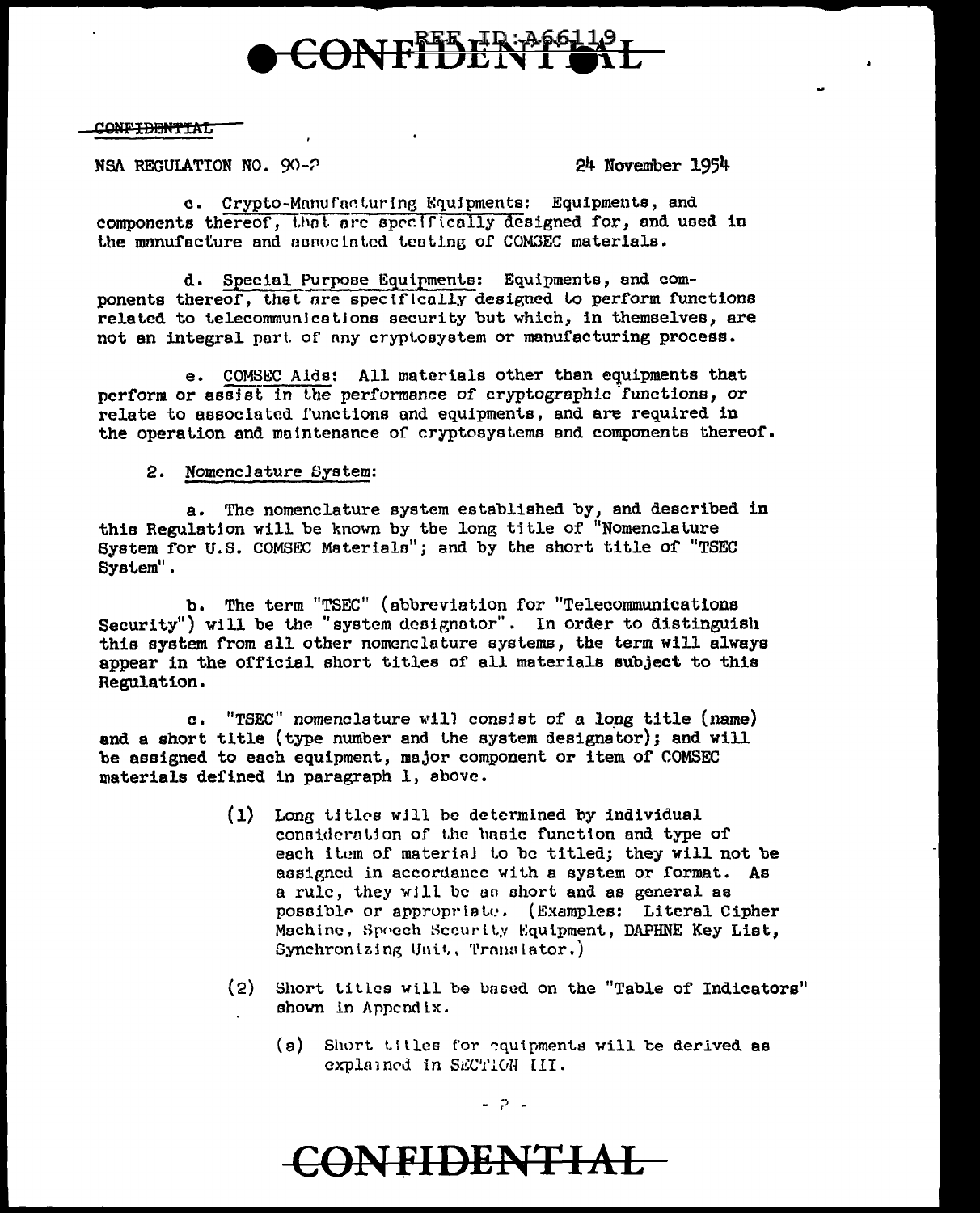# CONFIDENTIAL

#### **CONFIDENTIAL**

NSA REGUIATION NO. 90-2 - 24 November 1954

(b) Short titles for COMSEC aids will be derived aa explained in SECTION IV.

d. "TSEC" nomenclature will not be assigned to parts, sub-<br>assemblies, sub-units or similar items that will otherwise be subject to parts cataloging under other systems.

#### SECTION III - SHORT TITLES FOR COMSEC EQUIPMENT

1. Definitions: For the purpose of assignment of short titles to equipments and components, the following definitions will apply:

a. Equipment: A single equipment, or a group of two (2) or more components which is capable of operating independently to perform all the functions required to fulfill an intended COMSEC purpose. (Examples: literal cipher machine, teletypewriter security equipment, key tape production equipment, tape ehecker.)

#### b. Component:

- $(1)$  A group of parts assembled together as a unit to perform a definite and complete function necessary to the operation of the equipment of which it is a part. (Examples: cipher unit, key generator, alarm unit, stepping unit), or
- (2) A group of parts assembled together as a separately removable and replaceable (and accountable, as appropriate) unit, although the group may not, in itself, perform a complete function necessary to the operation of the equipment of which it is a part. (Examples: drawer, cabinet, keyer assembly, tube chassis.)

2. Equipment Short Titles: Equipment short titles will contain the following elements, arranged in the order listed:

a. The system designator "TSEC", followed by a slant line.

b. A type number consisting of a descriptive digraph, a dash and an equipment number.

- (1) Descriptive digraphs will be selected from the Table of Indicators: each will include:
	- {a) A "Function" indicator, to indicate the basic, or general function which the equipment performs.

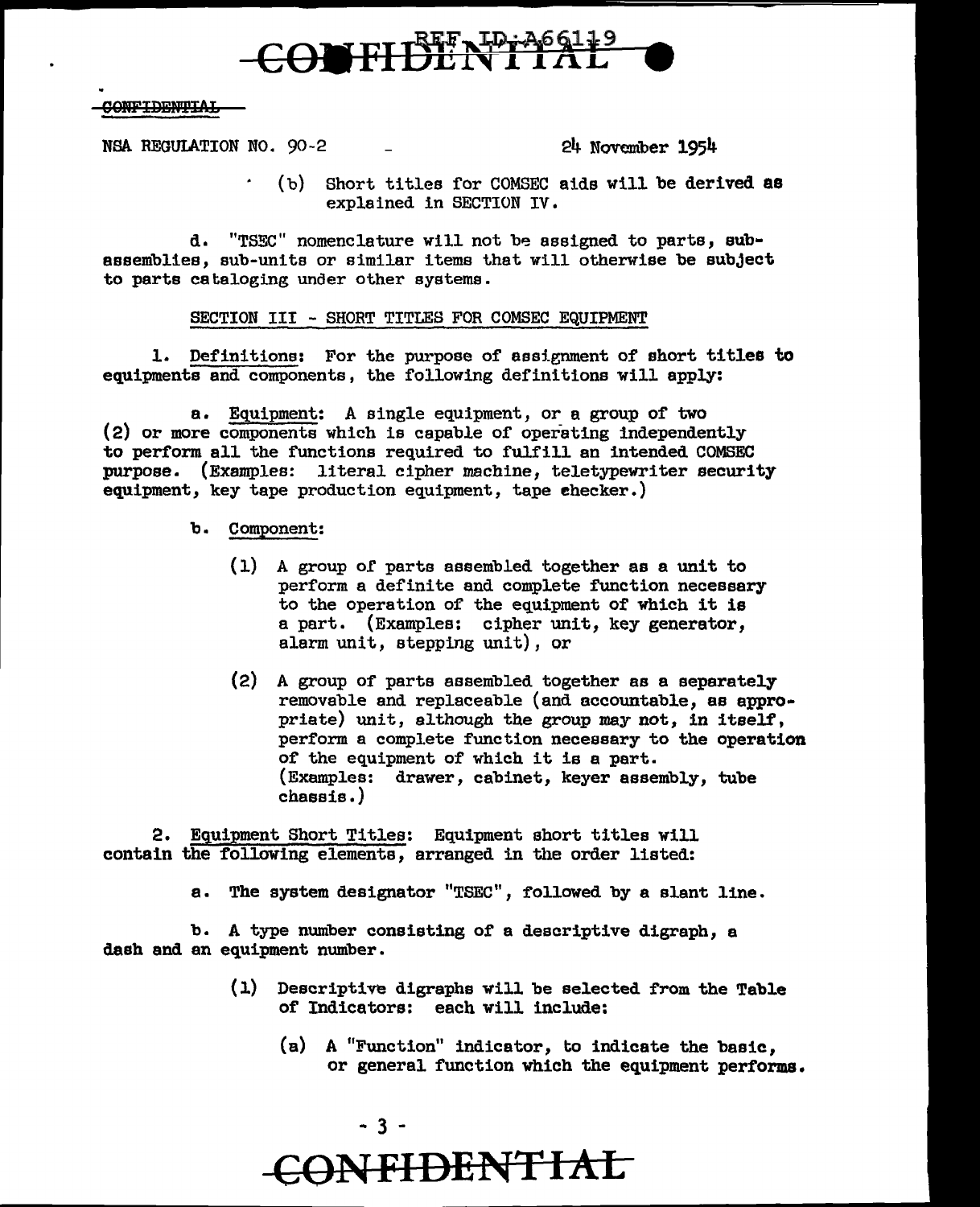# CONFF BENGFL

### **CONFIDENTIAL**

NSA REGUIATION NO. 90-2 24 November 1954

- (b) A "Type" indicator, to indicate the general type of the equipment.
- (2) Equipment numbers will be selected consecutively beginning with l for the first of each series of identical descriptive digraphs.

c. Examples: TSEC/KW-1, TSEC/HY-3, TSEC/MP-7.

3. Component Short Titles: Component short titles will contain the following elements, arranged in the order listed:

a. A type number consisting or a descriptive trigraph, a dash and a component number.

- (1) Descriptive trigraphs will be selected from the Table of Indicators; each will include:
	- (a) The "Function" and "Type" indicators of the equipment of which the component is a part.
	- (b) A "Component" indicator, to indicate the specific type or function of the component.
- (2) Component numbers will be selected consecutively beginning with 1 for the first of each series of identical trigraphs.
- b. The system designator "TSEC" preceded by a slant line.

c. The equipment number of the basic equipment. (This number will be used only when the component is an integral part of, and can be used only with a specific equipment; it will not be used when a component can be used with more than one type of equipment.)

d. Examples: KYC-3/TSEC2, HWH-3/TSEC, MTE-7 /TSEC6.

4. Development Model Identification: An equipment or component that is in research or development will be designated by the addition to its basic short title of the letter "D" inclosed in parentheses. (Example:  $TSEC/KI-4(D); KYG-3(D)/TSEC.)$ 

4. Modification Identification:

a. Each significant modification to an equipment or component that results in the loss of interchangeability of its

- 4 -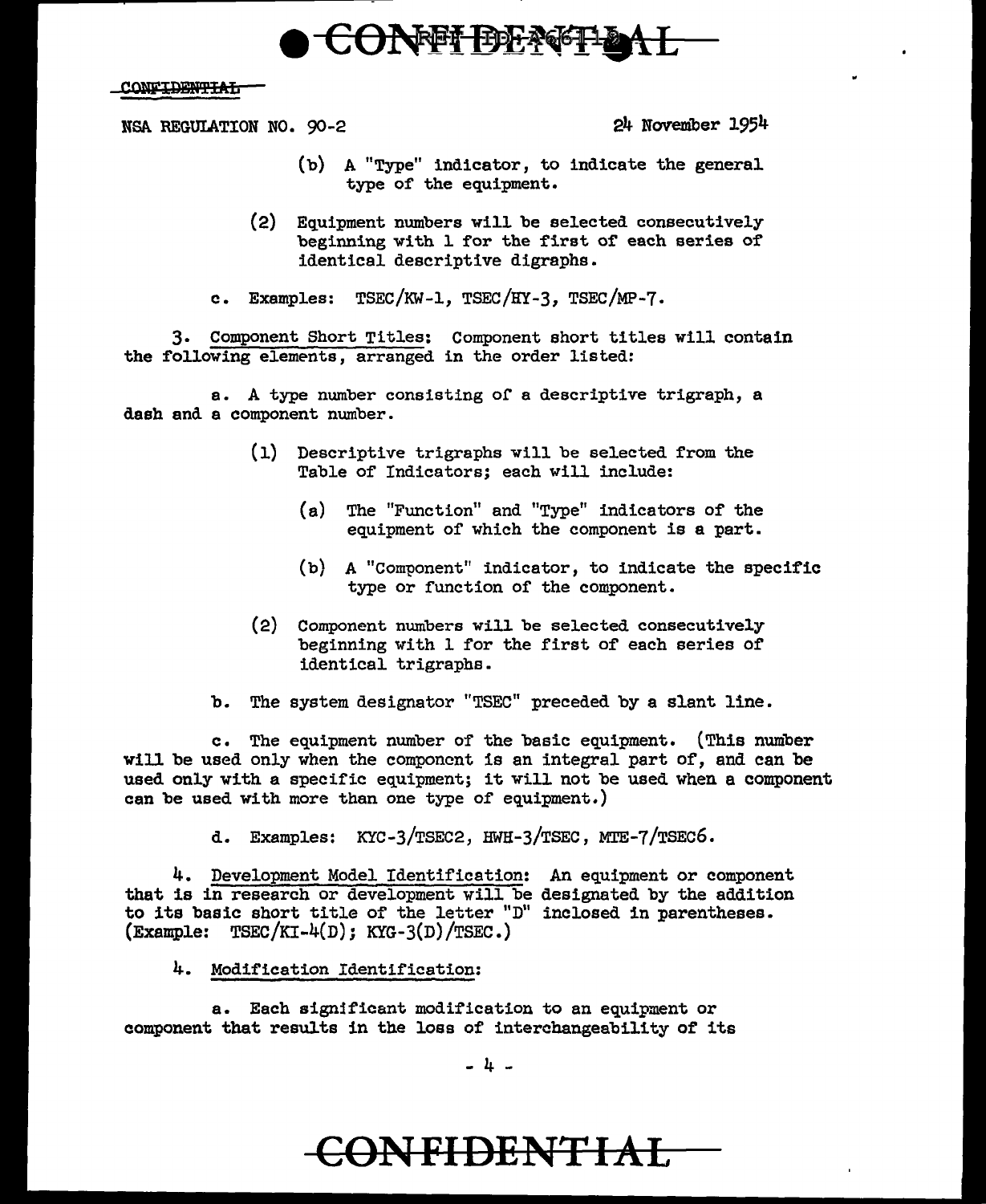### REF ID:A66119 CONFIDENTIAL

#### **CONFIDENTIAI**

NSA REGULATION NO. 90-2 24 November 1954

component parts, but does not affect the cryptographic intercommunicability or interchangeability of the equipment or component as e whole, with the unmodified version, will be identified by the addition of a modification suffix letter to the short title of the unmodified version.

- (1) Modification suffix lettera will be selected from the normal alphabet beginning with "A" for the first modified equipment or component, and will appear in the short title immediately following the equipment or component number.  $(Example: TSEC/KX-4A)$ KLB-3C /TSEC2.)
	- (a) Because of poselble confusion with figures, the letters "O" and "I" will not be used as modification suffix letters.

b. Each minor modification to en equipment or component (minor wiring changes, parts additions or deletions, or other similar modifications) that does not, in any way, affect the cryptographic intercommunicability or the interchangeability of parts and assemblies, will be identified by an appropriate marking placed on the equipment or component so modified. The short title of the modified version will remain the same as that of the unmodified equipment or component.

- (l) Marking will indicate that equipment or component has been modified in accordance with the appropriate Modification Instruction (see SECTION IV), (Example: MOD. KAB-1).
- (2) Marking will be placed on the equipment as near as possible to the nameplate and will be made by means of stencil, decal or metal plate. Exact location and type of marking will be dependent upon the size, mechanical construction, finish and other physical characteristics of the equipment or component concerned, and will be separately determined in each case.

c. When an equipment or component is modified to the extent that it is no longer cryptographically intercommunicable with the unmodified version, the equipment or component will be assigned a new short title.

- 5-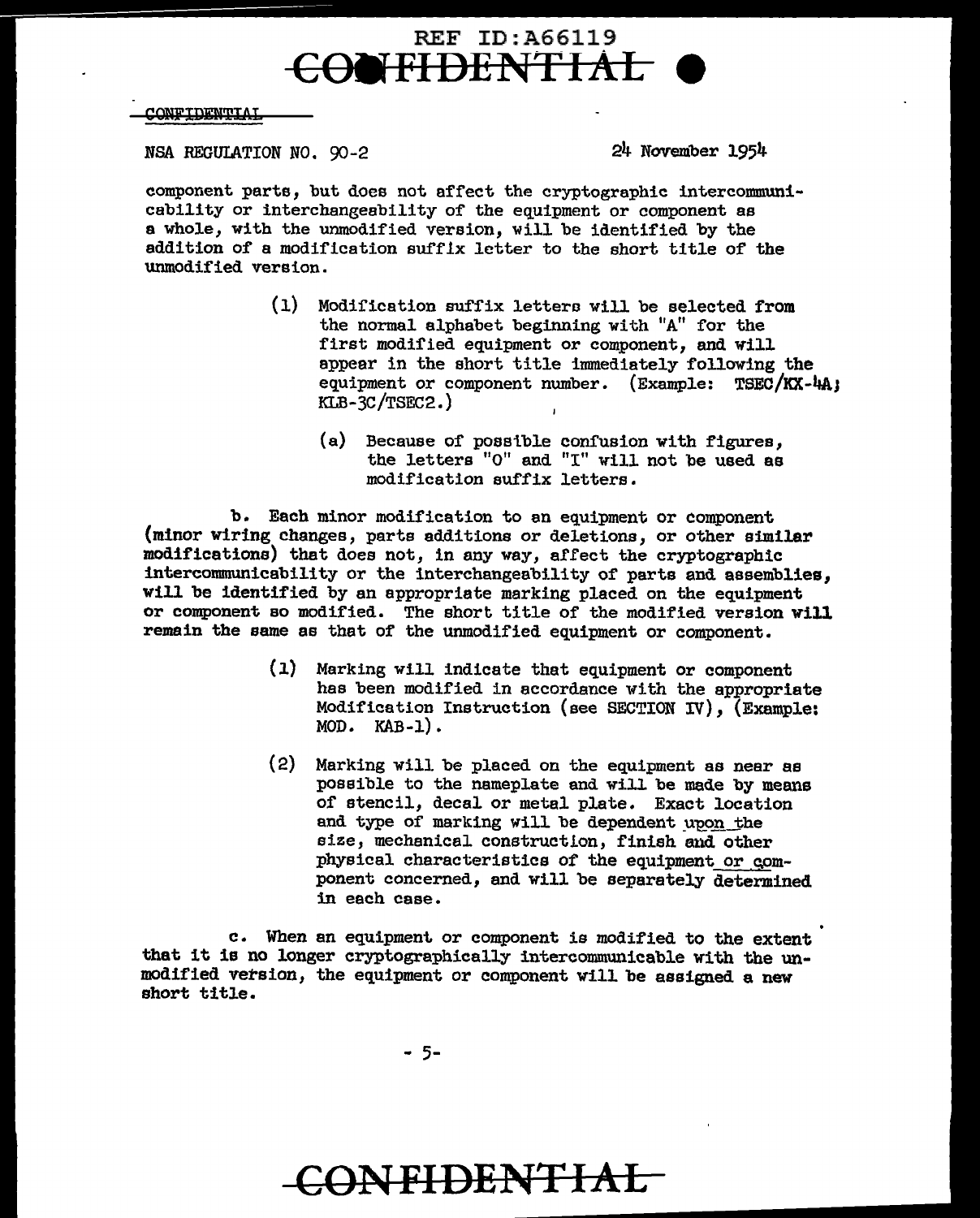

**CONFIDENTIAL** 

NBA REGUIATION NO. 90-2 24 November 1954

### SECTION IV -.SHORT TITLES FOR COMSEC AIDS

1. COMSEC aide include, but are not necessarily limited to, general instructional publications, operation and maintenance manuals, rotors, key disks, key lists, codes and ciphers, strips, and one-time tapes end pads.

2. For the purpose of short title assignment, COMSEC aids are considered to be components of cryptosystems and will be assigned short titles in the same manner as equipment components.

3. Short titles assigned to each item, set or series of COMSEC aids will consist of a descriptive trigraph, a dash, an item nuniber, a slant line and the syntem designator, in that order.

a. Descriptive trigraphs will be selected from the Table of Indicators; each will include:

- (1) The "Function" indicator "K", to indicate that the aid per£orms, or aids in the performance of a cryptographic or related function.
- (2) The "Type" indicator "A", to indicate a COMSEC aid.
- (3) A "Component" indicator, to indicate the specific type of aid.

b. Item numbers of all aids, except one-time keying materials, will consist only of a number. Individual item numbers will be assigned consecutively beginning with one £or the first of each aeries of identicel trigraphe.

c. Item numbers of one-time pads will consist of a trigraph series designator followed by a number. Trigraph series designators will be ansigned consecutively beginning with AAA; individual items within each series will be designated by a number assigned consecutively from 1 to 9999.

d. Item numbers of one-time tapes will consist of a digraph series deslgnator followed by a number. Digraph series designators will be assigned consecutively beginning with AA; individual items within each series will be designated by a number assigned consecutively from l to 99990.

e. Examples: KAM-1/TSEC, KAB-5/TSEC, KAP-AAC1224/TSEC, KAT-AZ3333/TSEC.

- 6 -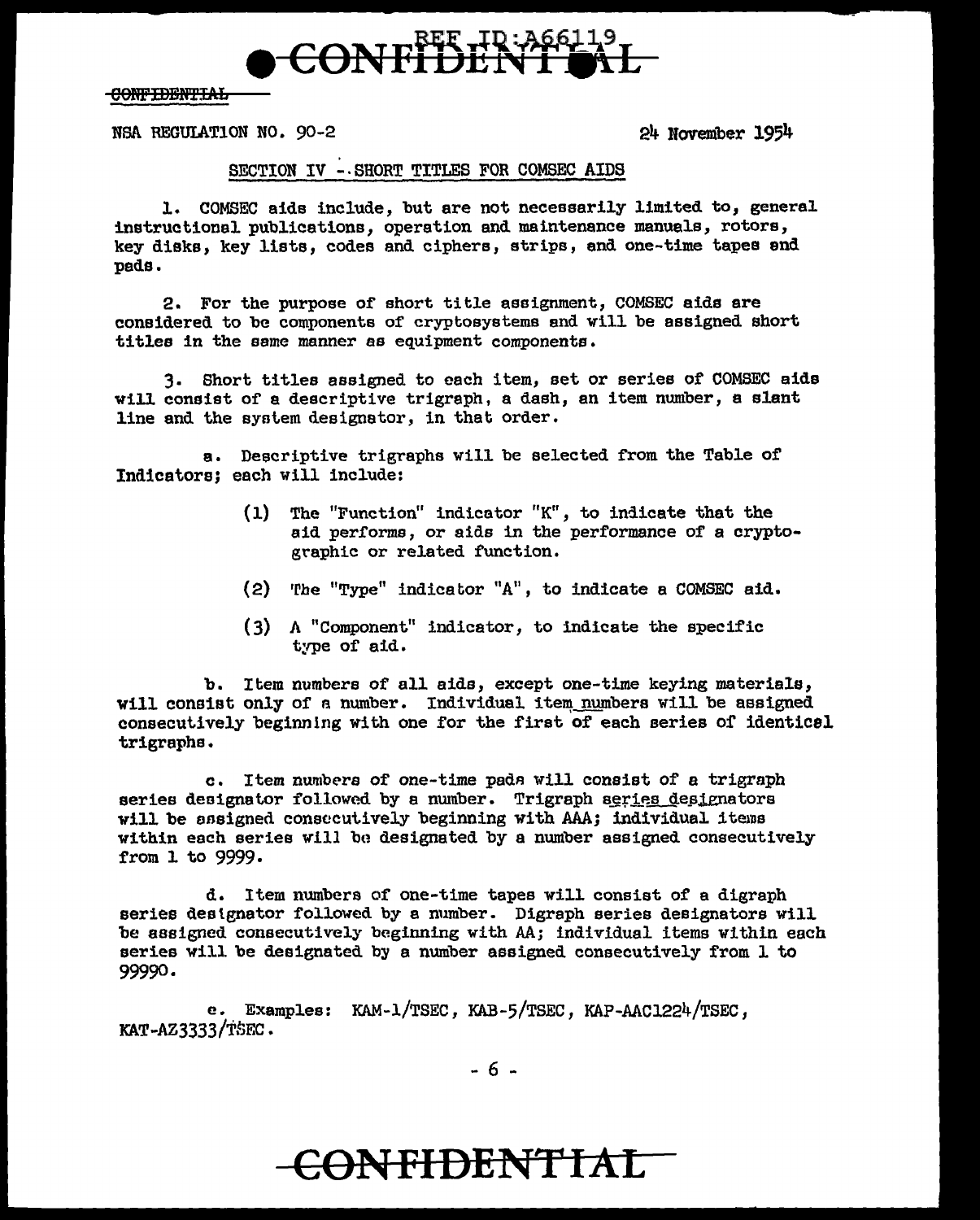

#### CONFIDENTIAI,

NSA REGULATION NO. 90-2 2'1 November 1954

*l*. A later edition of a particular item will be indicated by a letter placed after the item number. The letters of the alphabet will be used consecutively, beginning with A for the second edition of an item. (Example: KAM-3A/TSEC.)

a. Because of possible confusion with figures, the letters "O" and "I" will not be used as edition indicators.

5. A supplement to on item will be identified by a dash(-) and a number placed after the title of the item to which the supplement applies. Where more than one supplement is applicable to a single item, the supplement numbers will be aosigned consecutively, beginning with 1 for the first supplement. (Example: KAG-3-1/TSEC.)

#### SECTION V - CLASSIFICATION

1. Long titles, or names, of COMSEC materials will be classified according to their individual content and need not, necessarily, conform to the classification of the named item itself. Every effort should be made to select long titles in such a manner that they can be unclassified.

2. Individual short titles are unclassified. When compiled into lists of holdings, a minimum classification of CONFIDENTIAL will apply.

#### SECTION VI - APPLICATION

1. Short titles derived in accordance with this Regulation will be assigned to all COMSEC equipments, and components thereof, that are developed, placed in production or modified on and after 1 December 1954; and to all COMSEC aids beginning, insofar as possible and practicable, with the first editions, series or items published or produced on and after that date.

2. Short titles derived under other nomenclature systems and presently assigned to the following types of COMSEC materials will be changed to conform to this Regulation:

a. New types of equipments, and comoonents thereof, that are in development or production on 1 December 1954.

b. All types of equipments and devices used in the manufacture and associated testing of COMSEC materials.

c. Equipments and devices now in the hands of the users that have a planned combined operational and war reserve life of three (3) or more years.

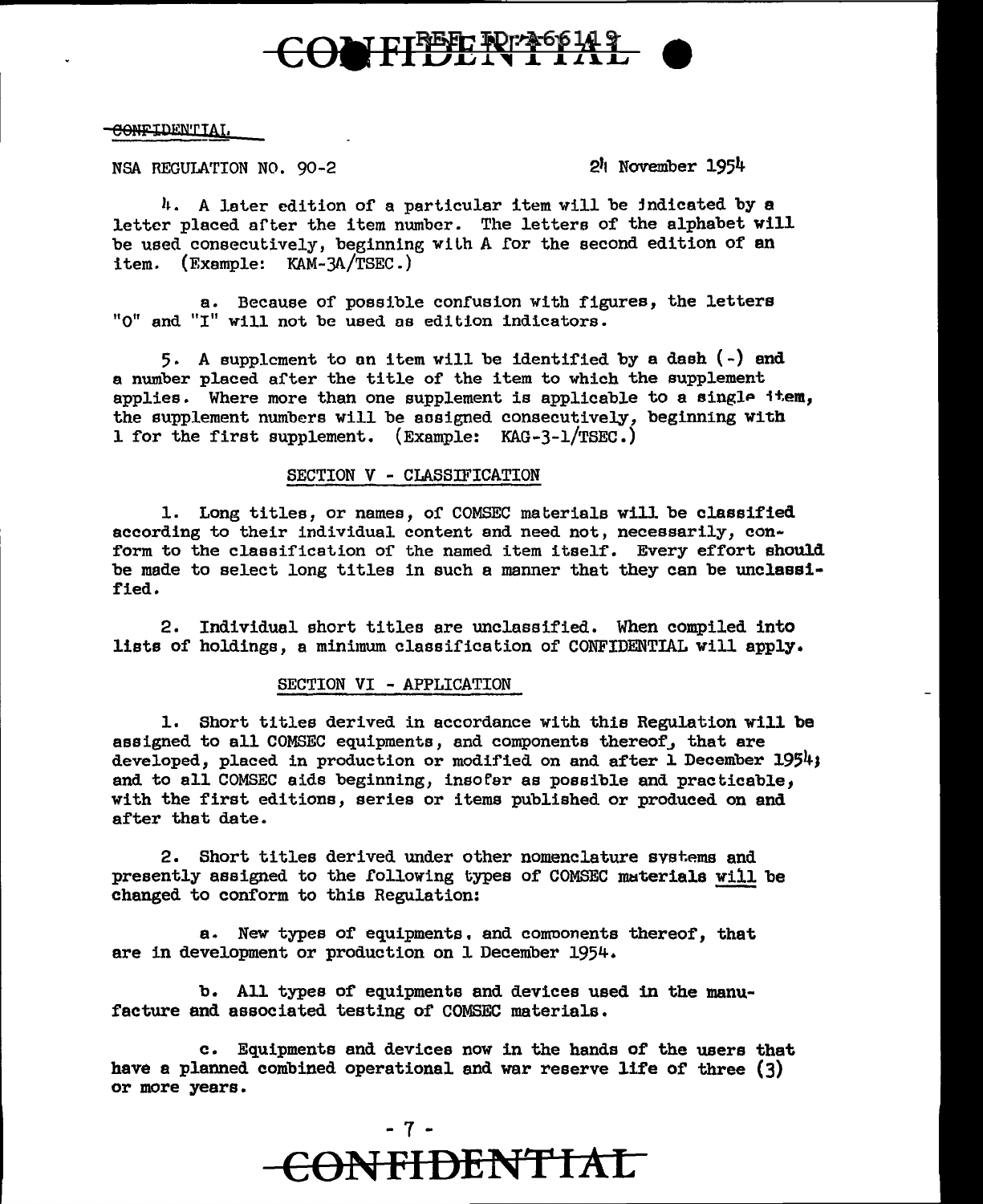

### C<del>ONFTDENTTAL</del>

NSA REGULATION NO.  $90-2$  24 November 1954

3. Short titles derived under other nomenclature systems and assigned to the following types of COMSEC materials, will not be changed to conform to this Regulation:

a. COMSEC aids that are in distribution, or that are produced , or published prior to l December 1954.

b. Equipments and devices now in the hands of the users that have a planned effective operational life of less than three (3) years and are expected to be declared obsolete when withdrawn from use.

### SECTION VII - IMPLEMENTATION

1. The Deputy Director, Communications Security, is directly responsible for the following functions in implementation of this Regulation:

a. Determination and assignment of all new short titles; and determination or changes to be made in assigned short titles as the result of equipment modifications.

b. Publication end dissemination to the military services and other interested government agencies of all information pertaining to the assignment of new, or changes in existing short titles.

c. Procurement end distribution of all nameplates required as the result of modification or redesignation of equipments in the hands or the using services end agencies.

d. All action required to effect nameplate changes on equipments and devices used in the manufacture and associated testing of COMSEC materials; and for the initiation of action to effect nameplate changes on equipments and devices in development and procurement.

2. Nameplate changes on equipments and devices described in paragraph ld above will be accomplished at the earliest practicable date.

3. Nameplate changes on equipments and devices in the hands of the users will be made in the most economical and practicable manner in accordance with schedules to be established by the using services and agencies concerned. Target date for completion of all required changes is 1 July 1957.

- 8 -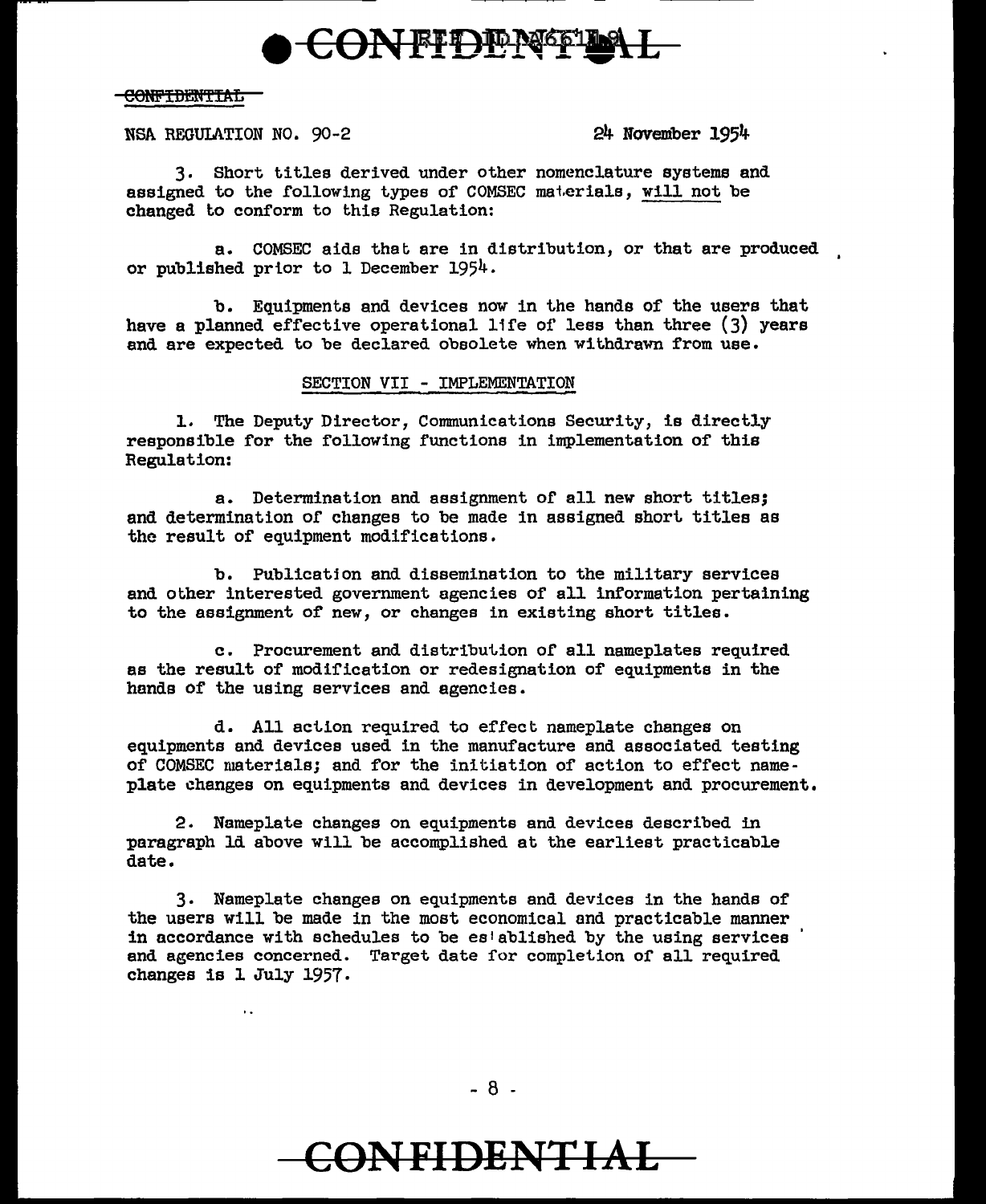

<del>CONFIDENTIAL</del>

NSA REGULATION NO. 90-2

24 November 1954

### SECTION VIII - SUPERVISION

Supervision for the implementation of the policy established herein is the responsibility of the Deputy Director, Communications Security.

BY COMMAND OF LIEUTENANT GENERAL CANINE:

L. H. FROST Rear Admiral, U. S. Navy Chief of Staff

OFFICIAL:

GEO. E. CAMPBELL

Golonel, AGC Adjutant General

Incl: Appendix

DISTRIBUTION II plus COMSEC 25 **CIA** State Dept. **FBI**